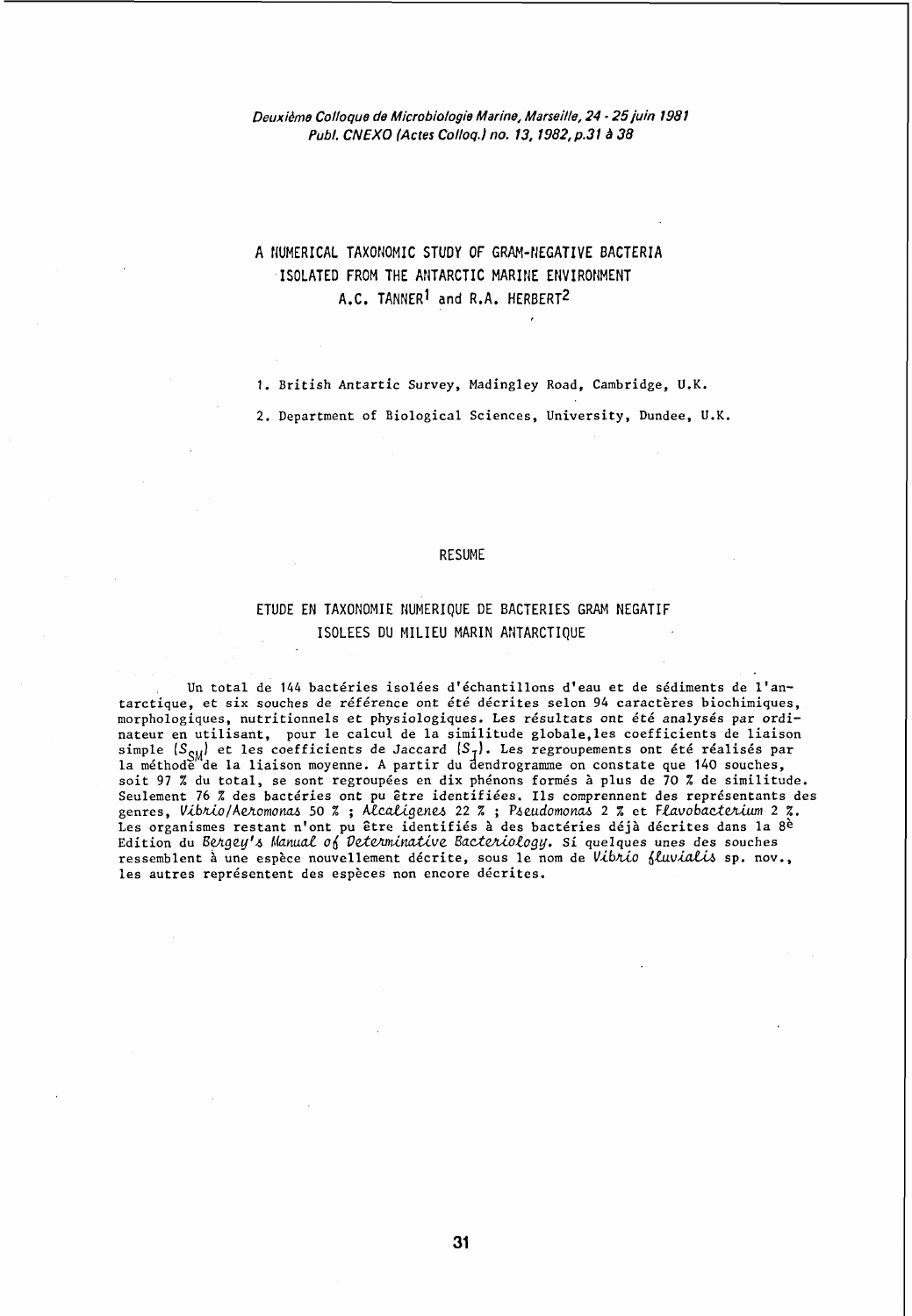## l N T R 0 0 U C T ION

\1hilst data are available on the distribution and taxonomy of heterotrophic bacteria inhabiting the water column of the polar seas (Pfister and Burkholder, 1965; Kaneko et al, 1979), fewer studies have been made of those occurring in the benthic sediments of the Southern Oceans (Herbert and Bell, 1974). During an investigation into the role of bacteria indigenous to benthic sediments, in the cycling of nutrients within the Antarctic marine environment (Tanner and Herbert, 1981), it was observed that a high proportion of the isolates were Gram-negative, rod-shaped and motile by means of a polar flagellum. lIowever, the classification of these bacteria, isolated from the Antarctic marine environment, presented major problems due to the lack of information regarding their basic physiology. As a consequence there was a lack of suitable determinative tests and a high proportion of the isolates could not be fully identified when compared against currently available taxonomic keys. Results from previous studies (Pfister and Burkholder, 1968; Kaneko et al, 1979) have shown that members of the genera Pseudomonas, Vibrio and Flavobacterium tend to predominate in low temperature environments such as those found in the maritime Antarctic. Many workers have in addition obtained isolates from marine habitats which do not conform to previously described genera (Cook and Goldman, 1976; Mallory et al, 1977), and as a consequence have adopted a numerical taxonomic approach in order more precisely to characterise their bacterial isolates. Iluch has been written on the advantages of this approach to bacterial taxonomy (Sneath, 1957; Hodgkiss and Shewan, 1968; Goodfellow et al, 1976), and, since similar difficulties were encountered with bacteria isolated during the course of this study, a numerical approach was adopted in order to classify these bacteria.

### MATERIALS AND METHODS

One hundred and forty four Gram-negative bacteria isolated during a routine sampling programme, at Signy Island, South Orkney Islands, Antarctica were included in this study. Samples of benthic sediment or seawater were collected y SCUBA diver, serially diluted in 3% (w/v) saline, then surface plated onto a variety of media including Tryptone Soya Agar, and Nutrient Agar (Oxoid) with an additional 25 g/ $\ell$  NaCl, and Marine Agar 2216 (Difco). Other isolates were obtained by chemostat enrichment of benthic sediments, using a variety of carbon and nitrogen sources at growth limiting concentrations; (in  $g/\ell$ ) glucose, 0.5 to 1.0; sodium lactate, 0.01 to 0.1; glycerol, 0.01 to 0.5; KNO<sub>3</sub>, 2.0; and NH<sub>4</sub>Cl, 0.003 to<br>1.5. After inoculation, plates were incubated at 4°C for up to 14 days. Representative bacterial colonies were removed from each plate, purified, then maintained on Marine Agar 2216 slopes, at 4°C. Six type strains were included with these unknown isolates, Pseudomonas aeruginosa NCIB 8295, Ps. fluorescens NCIB 9046, Ps. putida NCIB 9494, *Fiavobactenium aquatile* NCIB 8694, Atcat{De~~ 6aec~ NCIB 8156, and Vib~~o m~~& MP-} ATCC 15381.

#### General physiological and biochemical properties

In general, characterisation tests were incubated at 10°C for 14 days. AlI media contained an additional 25 *g/l* sodium chloride. The isolates were maintained on marine agar slopes, and when required, inoculated into Peptone Hater (Oxoid) and incubated for seven days. These cultures were then used to inoculate the appropriate test medium. The following tests werc performed as detailed in Cowan (1974); oxidase and catalasc; production of phosphatase and urease; hydrolysis of agar, cellulose, starch, gelatin, casein and Tween 80; methyl red and Voges Proskauer reactions; malonate utilization and phenylalanine deamination; nitrate respiration; H<sub>2</sub>S production; anaerobic growth; pellicle formation; halo-<br>telegrace and production of ind<sup>51</sup>e from truntenhanc, tealetes ware also tested for their tolerance and production of indole from tryptophane. Isolates were also tested for their ability to utilize glucose in Hugh and Leifson's medium (Cowan, 1974) and pigmcnt produc-" tion on Marine Agar 2216, and Kings A and B media (Cowan, 1974).

## Norphology

Motility was observed using the hanging drop technique. The position of flagella was determined by electron microscope examination of gold/palladium shadowed preparations of cells grown in peptone water.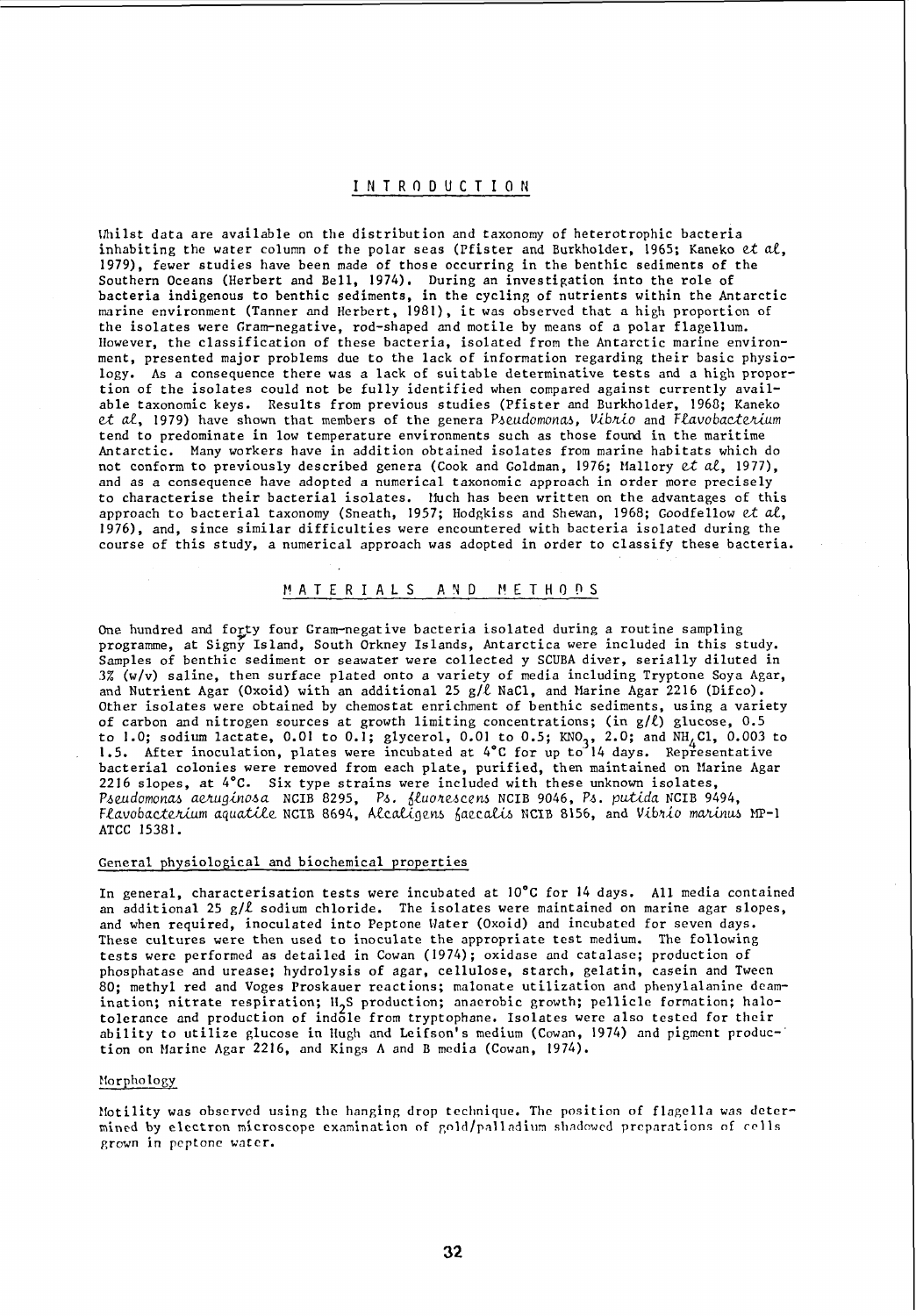#### Sensitivity to antimicrobial substances

The sensitivity to various antimicrobial substances in concentrations given were determined by a dise diffusion technique(Cowan, 1974) on Marine Agar 2216. The antibiotics used inclu-, ded erythromycin (10 mcg), novobiocin (5 mcg), cloxacillin (5 mcg), penicillin G (1.5 units) ampicillin (2 mcg), streptomycin (10 mcg), tetracycline (10 mcg) and chloramphenicol (10 mcg), together with the vibriostatic agent  $0/129$  phosphate  $(0.17 \text{ w/v}$  aq. solution).

#### Nutritional screening

The isolates were tested for their ability to grow on forty-nine different organic compounds as the sole source of carbon. These were added either to peptone water as described by Cowan (1974) or to the minimal salts medium described by Stanier et *al., (1966).*  Incubation of these tests was at 10°C for 14 days.

## Temperature studies

Isolates were tested for their ability to grow in peptone water when incubated at various temperatures, between O°C and 37°C.

#### Computer methods

Nearly aIl the characters chosen existed in one of two mutually exclusive states, these being scored as positive or negative. Qualitative multistate characters such as the oxidation/fermentation of glucose were scored as positive for the character state shown (oxidative or fermentative) and negative for the alternative. Similarly, sensitivity to antimicrobial agents was scored as a positive. The resulting data table for one hundred and forty four Antarctic bacteria, six reference strains and ninety four unit characters was analysed using the Clustan 1C. program (Wishart, 1978). Both the simple matching coefficient (Sokal and Michener, 1950) and the Jaccard coefficient (Sneath, 1957) were measured. Clustering of bacteria was achieved using the unweighed-pair-group-average-linkage (UPGMA) algorithm (Sneath and Sokal, 1974).

## RESULTS AND DISCUSSION

AlI the bacteria included in this study were Cram-negative heterotrophs, and the majority, some 96%, were rod-shaped. 50% of the isolates failed to grow at temperature in excess of 20°C, and were therefore defined, according to presently accepted criteria, as psychrophiles (Morita, 1975). A dominant feature of these isolates was their production of pigments (87.5%) when grown on Marine Agar 2216, and that a large number were motile, usually by means of a single polar flagellum. All the isolates grew well aerobically and gave a positive catalase reaction. Many of these bacteria, approximately 79%, were able to grow fermentatively when incubated anaerobically and a high proportion (70%) were able to respire nitrate under anaerobic condition. Cluster corposition varied only sliphtly when the Jaccard (S<sub>7</sub>) and simple matching (S<sub>CM</sub>) coefficients were used with the UPCMA alporithm. Use of the  $S_{\rm{SM}}$  coefficient which produced five major (>6 members) and five rinor (2 - 6 members) clusters is described in detail.

A total of 97% of the isolates clustered at a 70% level of similarity. All of the reference strains and four of the isolates failed to cluster at this level. Since none of the reference strains clustered with the other isolates, they have been omitted from the simplified dendrogram (Figure 1). Closer examination of individual cluster characteristics (Figure 1) revealed that approximately 50% of the isolates resembled members of the genera Vibrio and Aeromonas: 22% Alcaligenes: 2% Pseudomonas and 2% Flavobacterium. Some 24% of the isolates could not however be readily identified with previously described species listed in the Eighth edition of Bengey's Manual (Buchanan and Gibbons, 1974).

Cluster 3 comprised pigmented, motile, rod-shaped bacteria capable of growth at 20°C and above. These bacteria were fermentative in their use of glucose and could respire nitrate to nitrogen gas. None demonstrated an obligate requirement for sodium chloride at marine concentrations. It is probable that these mesophilic organisms were not indigenous to the marine environment. Since there was considerable input of freshwater to the nearshore coastal waters of Signy Island, from the freshwater lakes, and as meltwater during the springtime thaw, these bacteria may be of terrestrial or freshwater origin.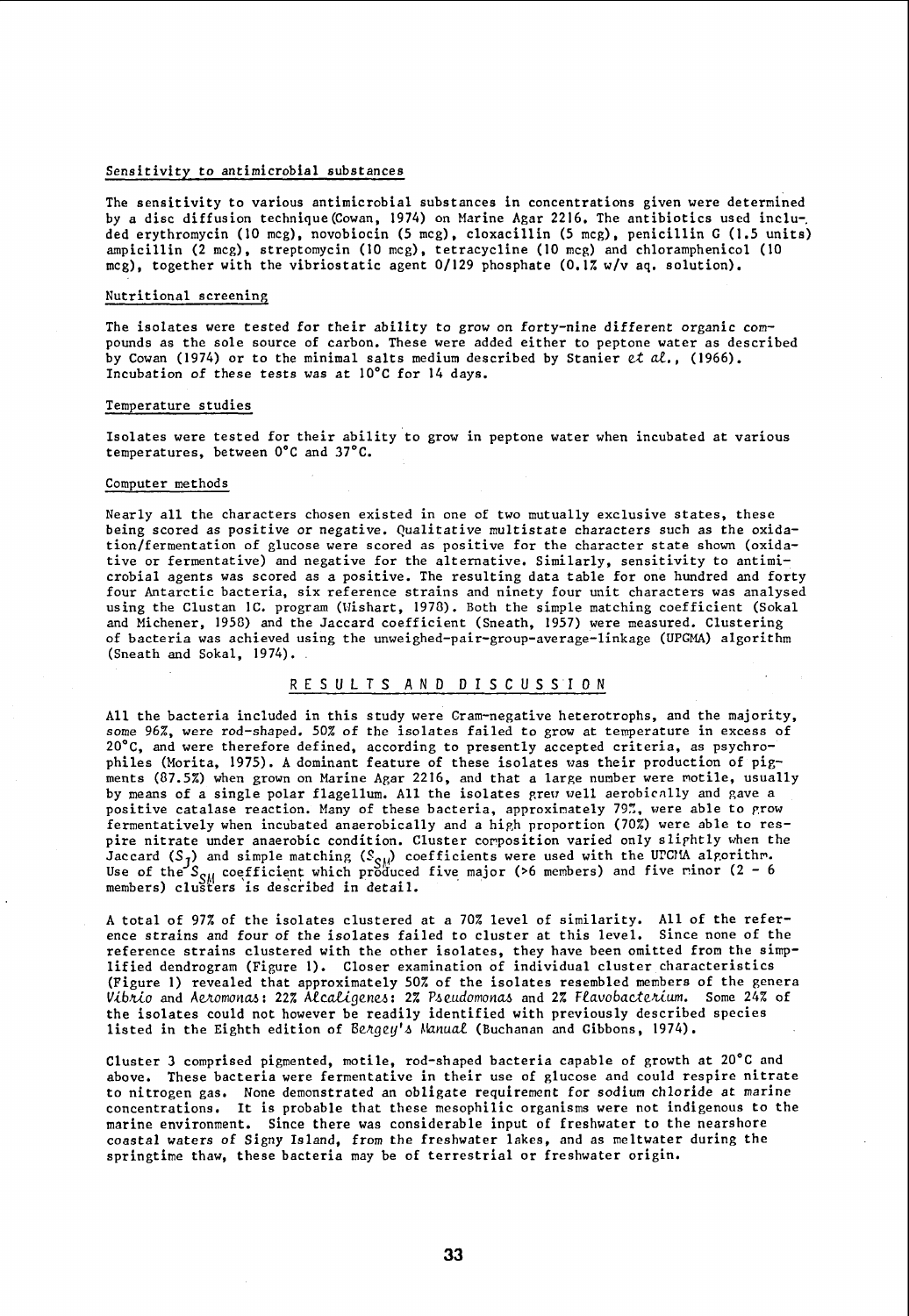Cluster 4 comprised two sub-groups. AlI these bacteria were rod-shaped, oxidase positive and demonstrated an obligate requirement for sodium chloride. The larger sub-group comprised aerobic bacteria unable to use glucose and resembling the genus Alcaligenes. The smaller group was composed of facultatively anaerobic bacteria capable of using glucose fermentatively and resembling the genera Vibnio/Aenomonas. The reason for these two subgroups clustering together was the high percentage of negative matches between isolates, due to their inability to utilize many of the organic compounds tested.

Bacteria included in clusters S, 8, 9 and 10 were identifiable with previously described species of Vibrio and Aeromonas but with some differences. Bacteria comprising cluster 5 were psychrotrophic, pigmented, facultatively anaerobic and used glucose fermentatively. They were rod-shaped, oxidase and catalase positive. They resembled *Vibrio costicola* but lacked an obligate sodium chloride requirement. Cluster 8 comprised bacteria sensitive to the vibriostatic compound 0/129, pigmented, fermentative in their use of glucose, oxidase and catalase positive. They resembled Vibrio parahaemolyticus but were unable to use citrate or hydrolise casein or starch. However, two biotypes of *V. parahaemolyticus* are at present recognised and these bacteria may represent a further biotype.

Members of cluster 9 were aIl pigmented, rod-shaped bacteria, facultatively anaerobic, catalase, oxidase and phosphatase positive. AlI used glucose fermentatively, were motile and showed no sensitivity to 0/129. One member of this cluster produced a brown watersoluble pigment, a characteristic of Aetomonas salmonicida. However, these isolates did not produce gas from carbohydrates or hydrolyse casein. Cluster 10 comprised two rodshaped bacteria, fermentative in their use of glucose, motile, pigmented, but lacking both an obligate salt requirement and 0/129 sensitivity. Both were oxidase, catalase and phosphatase positive and able to respire nitrate to nitrite. They resembled Aeromonas hydro-<br>*phila*.

Cluster 7 contained two rod-shaped psychrophilic bacteria. They were motile, oxidase and catalase positive, using glucose oxidatively. Neither would grow anaerobically. Although they resembled the genus Pseudomonas, without knowledge of their GC % ratio, it is not possible to assign them positively to this genus.

Whilst most of these bacteria showed slight differences with previously described species, Lee et al., (1978) have reported the existence of many Vibrio/Aeromonas strains, isolated from the marine environment which exhibit characteristics intermediate between those of previously described species. In addition, the Antarctic marine environment with its weIl documented environmental constraints (Tanner and Herbert, 1981) may weIl have exerted considerable selective pressure leading to the evolution of bacteria having characteristics which differ from those of previously described species, isolated from more temperate waters. Of particular interest, however, were those bacteria included in clusters numbered l, 2 and 6. The main characteristics of these clusters are shown in Table 1. 17hilst the bacteria of clusters 1 and 2 resembled members of the genera Vibrio/Aeromonas, they differ from previously described species in a number of respects, and it is possible that they may represent a group of bacteria with characteristics intermediate between these two genera. The bacteria comprising cluster 6 showed considerable similarity to the Group F organisms described by Furniss et *al.,* (1977). lt has rccently been proposed by Lee et *al.,* (1981) that this widely distributed group of bacteria should be placed in the genus Vibrio and designated V. *fluvialis* sp. nov. Table 2 shows some of the characters proposed by Lee et al., (1981) as useful for the differentiation of *V. fluvialis* from other members of the genus. Whilst a number of differences are evident between the Antarctic vibrios and V.  $flu$  $via$ lis there is considerable similarity between the two groups. Two biotypes have, however, already been proposed for *V. {Luvialis* and it is probable that others may be formed when further taxonomic studies are made of this interestinp, group of bacteria.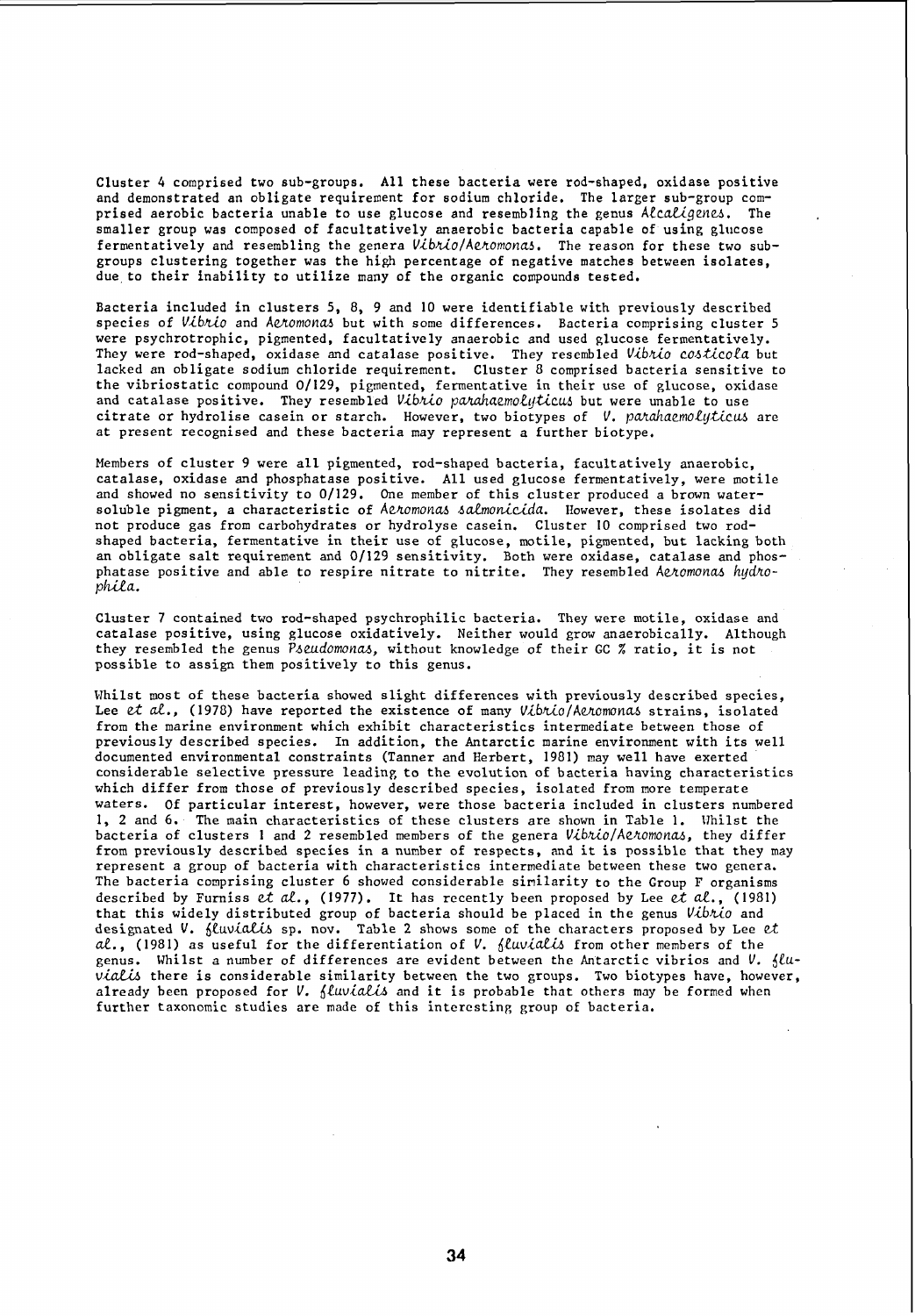# S UMM A R Y

One hundred and forty four Gram-negative bacteria, indigenous to the maritime Antarctic environment, together with six reference strains, were examined for ninety four unit characters, including morphology, production of exoenzymes, growth temperature characteristics and ability to utilize various organic carbon sources. The resulting data were analysed using the S<sub>SM</sub> and S<sub>J</sub> similarity coefficients with the UPGMA algorithm. At a 70% level of similarity, 97% of the isolates were included in ten clusters. 50% of the isolates were identified as belonging to the genera Ae*homonas/Vibrio;* 22%, Alcal*igenes;* 2%, Pseudomonas; and 2% Flavobacterium. The remainder could not easily be identifed with bacteria previously described in the Eighth edition of Bergey's Manual of Determinative Bacteriology. Whilst some of these isolates resembled a proposed new species, Vibrio fluvialis sp. nov., others may well represent previously undescribed bacteria.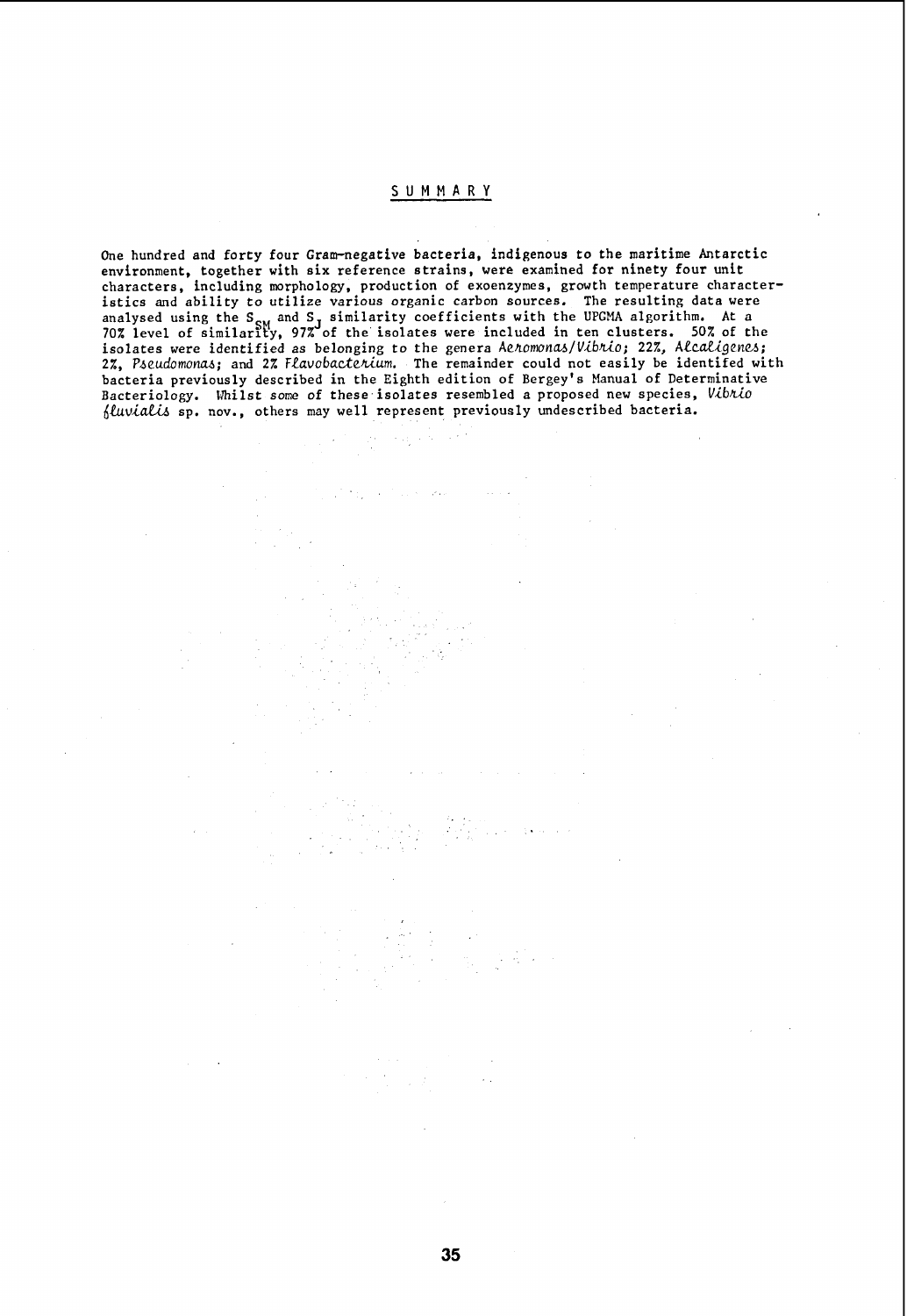



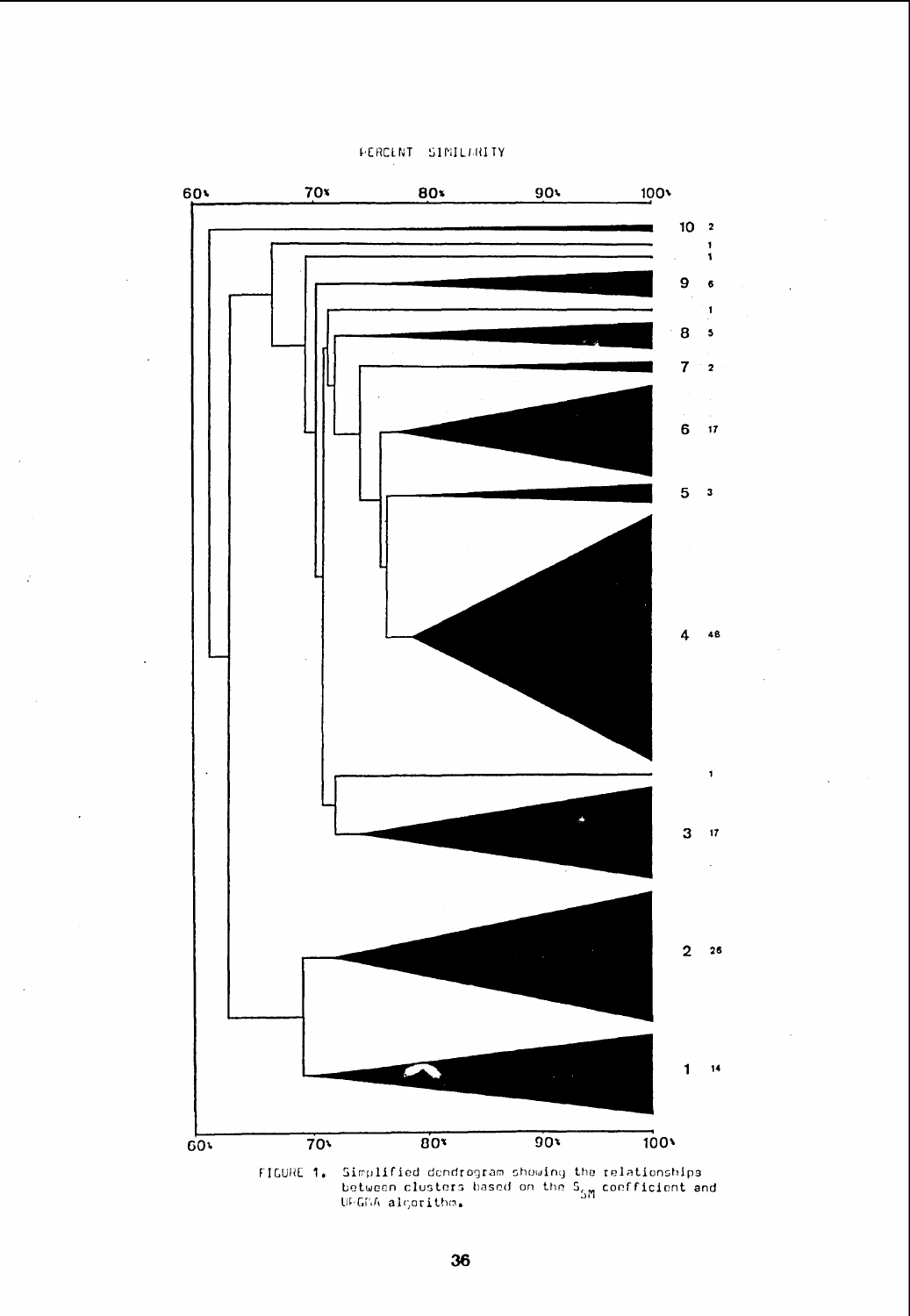### TABLE **1.** MAJOR CHARACTEnISTICS OF ISOLATES COMPRISING CLUSTERS 1, 2 AND 6

| Character                    |  |  |
|------------------------------|--|--|
| Motility                     |  |  |
| Polar flagellum              |  |  |
| Asporogenous rods            |  |  |
| Gram stain                   |  |  |
| Oxidase                      |  |  |
| Fermentation of glucose      |  |  |
| Gas from glucose             |  |  |
| 0/129 sensitivity (10 mcg)   |  |  |
| Nitrate reduction            |  |  |
| Sucrose utilization          |  |  |
| Arginine utilization         |  |  |
| Pigment produciton           |  |  |
| Psychrophilic/psychrotrophic |  |  |
| Growth without added NaCl    |  |  |
|                              |  |  |

TABLE 2. COMPARISON OF TESTS USED TO CLASSIFY *VibJUO Muvia.U.6* (LEE et al., *1981)*  AND THE ANTARCTIC ISOLATES IDENTIFIED AS *Vibrio* 

|                            | Vibrio fluvialis | Antarctic<br>vibrios |
|----------------------------|------------------|----------------------|
| Gram stain                 |                  |                      |
| Motility                   |                  |                      |
| Fermentation of glucose    |                  |                      |
| Oxidase                    |                  |                      |
| 0/129 sensitivity (10 mcg) |                  |                      |
| $(150 \text{ mcg})$        |                  | N.D.                 |
| Novobiocin sensitivity     |                  |                      |
| Lysine                     |                  |                      |
| Ornithine                  |                  |                      |
| Voges-Proskauer            |                  |                      |
| Indole produciton          |                  |                      |
| Proprionate                |                  | $^{(+)}$             |
| Ethano1                    |                  | $^{(+)}$             |
| Sucrose                    |                  |                      |

N.D. = not determined (+) = less than *50i.* of isolates posses this character.

 $\mathcal{L}_{\mathcal{A}}$